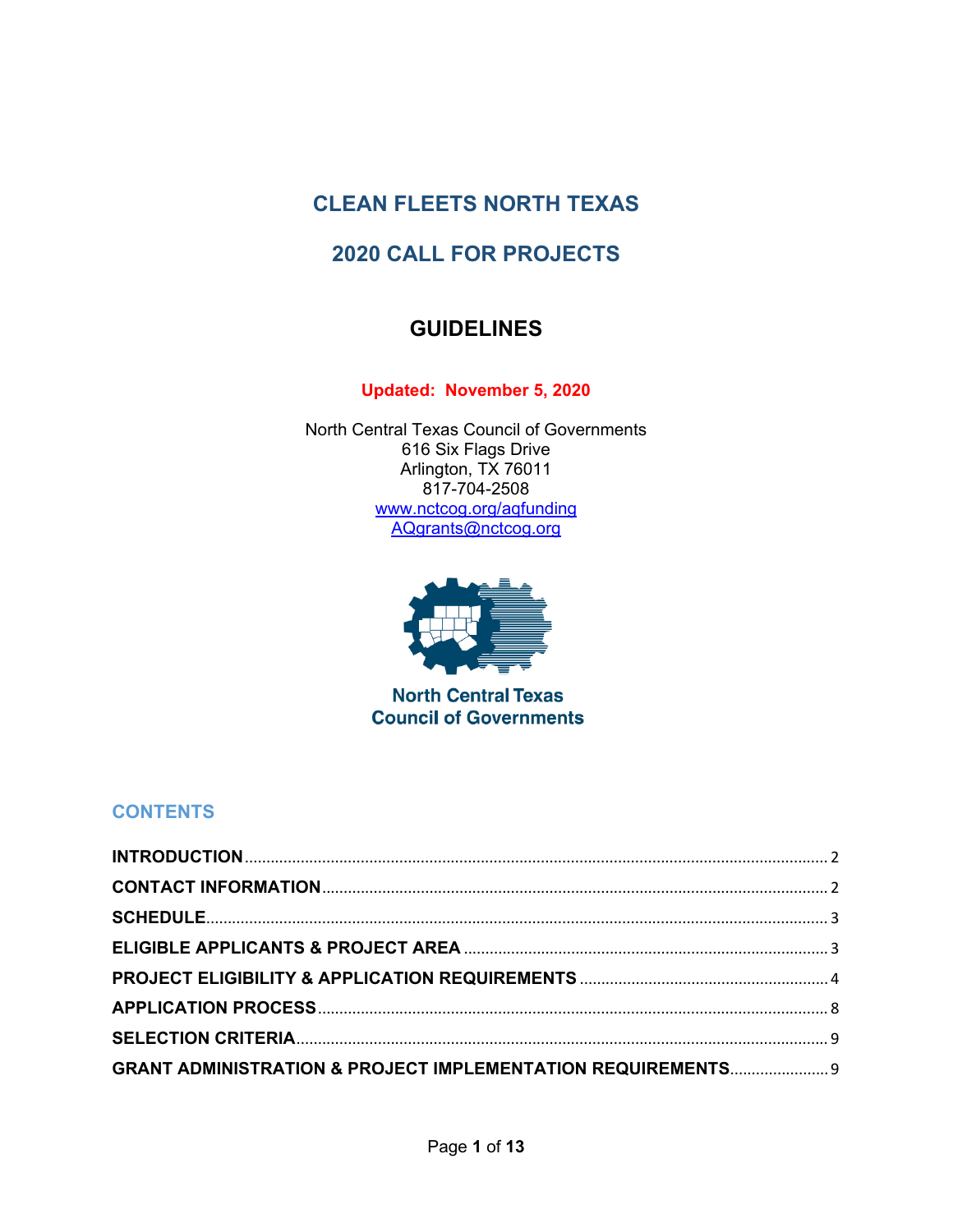## <span id="page-1-0"></span>**INTRODUCTION**

The North Central Texas Council of Governments (NCTCOG), using funds received through the Environmental Protection Agency's (EPA) Clean Diesel Funding Assistance Program Fiscal Year (FY) 2018, is offering grant funding through the Clean Fleets North Texas 2020 Call for Projects (CFP). This CFP will fund replacement of existing diesel-powered heavy-duty vehicles or equipment operating in the Dallas-Fort Worth (DFW) ten-county ozone nonattainment area.

Ten counties in the North Central Texas region were reclassified from moderate to serious nonattainment in August 2019 under the 2008 ozone National Ambient Air Quality Standards (NAAQS). This means ground-level ozone pollution levels in these counties are higher than the level that EPA has identified as safe for human and environmental health. Ozone is formed when nitrogen oxides ( $NO<sub>x</sub>$ ) and volatile organic compounds mix in the presence of sunlight and heat. Breathing ground-level ozone can result in several health effects that are observed in broad segments of the population. Observational studies indicate that higher daily ozone concentrations are associated with increased hospital admissions and other markers of morbidity.1 In addition to threatening human health, high ozone concentrations pose a risk to the environment, wildlife, agriculture and manufactured structures in the region. Ozone nonattainment can also cost the region economically, as funding to build new roadways could be placed at risk, and businesses could become subject to more strict regulations (e.g. requirements to install emission control devices).

Programs to reduce  $NO<sub>x</sub>$  emissions from mobile sources (e.g. cars and trucks), which contributes approximately 76 percent of ozone-forming pollutants, are an important element of working toward ozone attainment. Despite exponential population growth, which results in more vehicle miles traveled in the DFW nonattainment area, ground-level ozone concentrations have improved substantially in the past twenty years. On October 26, 2015, the EPA lowered the 8 hour ozone NAAQS to ≤70 parts per billion<sup>2</sup> (2015 ozone NAAQS). Under the 2015 ozone NAAQS, nine counties were designated marginal nonattainment. With the adoption of the 2015 ozone NAAQS, it is important to continue implementing emissions-reductions projects to work toward lower and lower ozone levels. For additional information about ozone emissions and efforts to improve air quality in North Central Texas, visit [www.nctcog.org/airquality.](http://www.nctcog.org/airquality)

# <span id="page-1-1"></span>**CONTACT INFORMATION**

Please submit any questions or comments to:

Email: [AQgrants@nctcog.org](mailto:AQgrants@nctcog.org) Website: www.nctcog.org/aqfunding

NCTCOG Project Staff:

Jared Wright Air Quality Planner I 817-608-2374 iwright@nctcog.org

Amy Hodges Senior Air Quality Planner 817-704-2508 [ahodges@nctcog.org](mailto:ahodges@nctcog.org)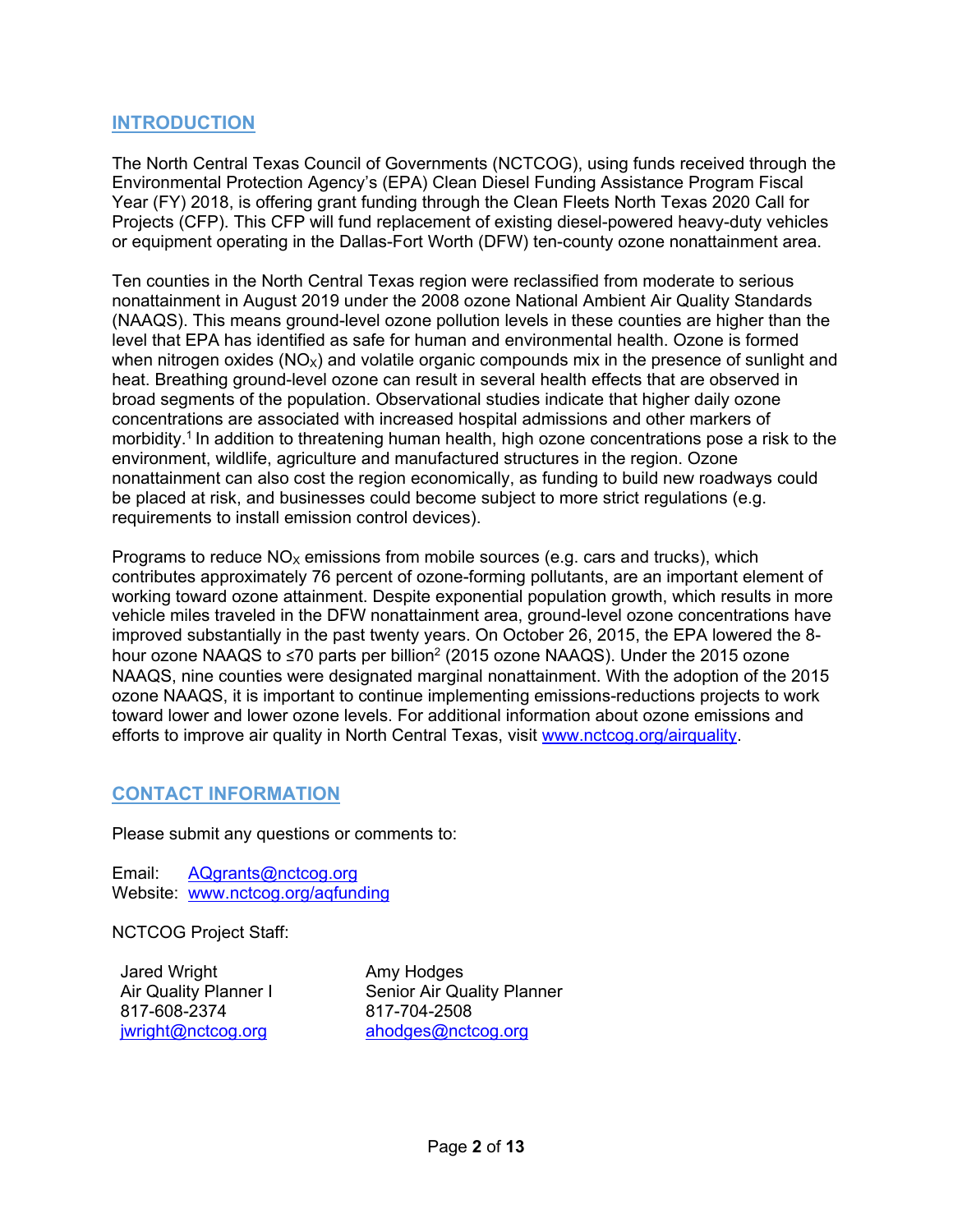# <span id="page-2-0"></span>**SCHEDULE**

Applications will be accepted and reviewed on a competitive, modified first-come, first-served basis. Applications will be competitively evaluated every three months until all funds are awarded or the final application deadline is reached. See the "Application Process" section for more details.

| <b>Milestone</b>                                                          | <b>Estimated Timeframe</b>                                                                                                                                       |  |  |
|---------------------------------------------------------------------------|------------------------------------------------------------------------------------------------------------------------------------------------------------------|--|--|
| <b>Call for Projects Opens</b>                                            | By October 12, 2020                                                                                                                                              |  |  |
| Interim Call for Projects Application Deadlines                           | Every three months, at 5 pm Central<br>Time, Beginning January 8, 2021 and<br>Continuing Until All Funds Awarded or<br><b>Final Application Deadline Reached</b> |  |  |
| Proposals Evaluated & Selected                                            | Within 60 Days of Application Deadline                                                                                                                           |  |  |
| <b>Awarded Projects Announced</b>                                         | Within 60 Days of Application Deadline                                                                                                                           |  |  |
| Awardees to Receive Agreements for Execution<br>and Approval to Purchase* | Within 60 Days of Award Announcement                                                                                                                             |  |  |
| <b>Final Application Deadline</b>                                         | April 8, 2021 October 8, 2021                                                                                                                                    |  |  |
| All Approved Projects Must Be Implemented                                 | March 31, 2022 February 26, 2023                                                                                                                                 |  |  |

\*Approval to purchase is contingent on a fully executed agreement.

#### **Project Dates**

Projects must be implemented, and final reimbursement request submitted by March 31, 2022 February 26, 2023. NCTCOG expects notifying grant recipients of award within 60 days of the application deadline.

# <span id="page-2-1"></span>**ELIGIBLE APPLICANTS & PROJECT AREA**

This CFP is open to local governments, or private companies that contract with local governments, that own heavy-duty diesel vehicles or equipment operating in the ten counties currently classified as nonattainment for the pollutant ozone under either the 2008 or 2015 ozone standards. This includes Collin, Dallas, Denton, Ellis, Johnson, Kaufman, Parker, Rockwall, Tarrant, and Wise counties.

To be eligible, all applicants must have adopted a policy which is consistent with the Regional Transportation Council (RTC) Clean Fleet Policy prior to the application submittal. To meet this requirement, the policy should include goals or elements which meet the following objectives:

- 1) Reduce emissions from fleet activities;
- 2) Reduce fuel consumption among fleet vehicles and equipment;
- 3) Support partnership with the NCTCOG and DFW Clean Cities Coalition; and
- 4) Educate fleet personnel on air quality and fuel consumption efforts.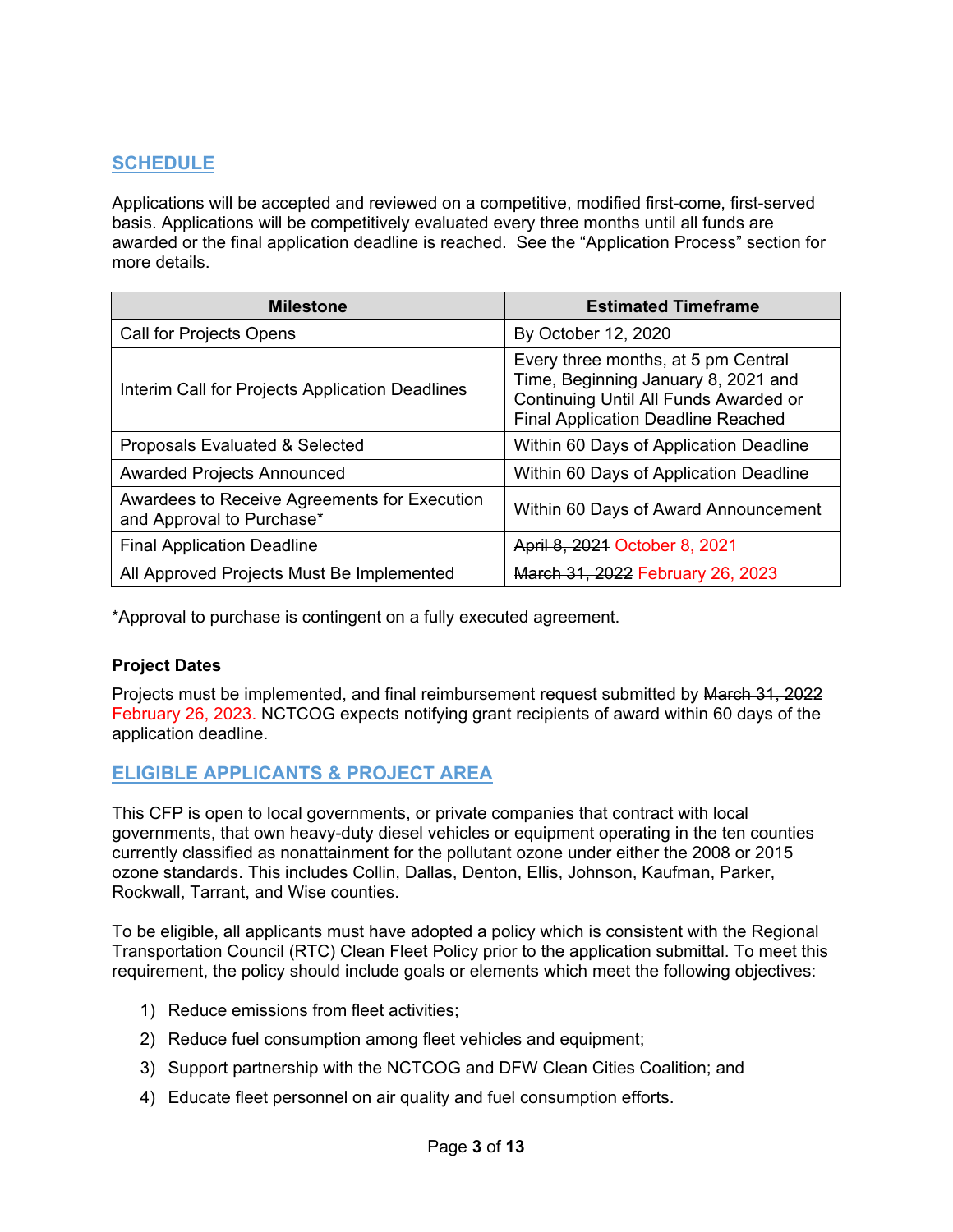Additional information, including a template policy, guidance documents and details on what these four objectives entail, can be found at [www.nctcog.org/fleetpolicy.](http://www.nctcog.org/fleetpolicy)

In addition, all applicants must submit an online risk assessment:

- $\circ$  In accordance with provisions under the Office of Management and Budget's Uniform Administrative Requirements, Cost Principles, and Audit Requirements for Federal Awards (2 CFR 200)<sup>4</sup>, NCTCOG will conduct a risk assessment of all anticipated subrecipients prior to final selection. This assessment includes the following elements:
	- **Financial/organizational capacity**
	- **History of performance for federal funds**
	- Experience in carrying out a federally compliant procurements, and the proposed procurement approach for this project
	- Results of previous audits
	- Past performance on NCTCOG-related grants
- $\circ$  NCTCOG is not obligated to fund a proposal from an applicant that has demonstrated marginal or unsatisfactory performance on previous grants or contracts with NCTCOG and/or other state or federal agencies.
- o NCTCOG is not obligated to fund a proposal from an applicant based on a determination of the risks, including the financial condition of the applicant and other risk factors as may be determined by NCTCOG.

## <span id="page-3-0"></span>**PROJECT ELIGIBILITY & APPLICATION REQUIREMENTS**

#### All projects must reduce NO<sub>X</sub> emissions from existing diesel-powered vehicles or **equipment, and fit one of the following categories:**

#### **Project Type 1:**

**Vehicle Replacement** – replacement of an older diesel on-road vehicle with a newer model year on-road vehicle.

#### **Table 1: Replacement of Diesel On-Road Vehicle Eligibility Details**

| <b>Current Gross</b><br><b>Vehicle Weight</b><br><b>Rating (GVWR)</b> | <b>Eligible Old</b><br><b>Engine Model</b><br>Years** | <b>Eligible New</b><br><b>Vehicle</b>                         | <b>Maximum Funding Levels</b> |  |
|-----------------------------------------------------------------------|-------------------------------------------------------|---------------------------------------------------------------|-------------------------------|--|
| 16,001 and Up                                                         | $1996 - 2006$                                         | 2018 or Newer<br>Diesel or Alternative<br><b>Fuel Vehicle</b> | 45% Cost if New Is Electric   |  |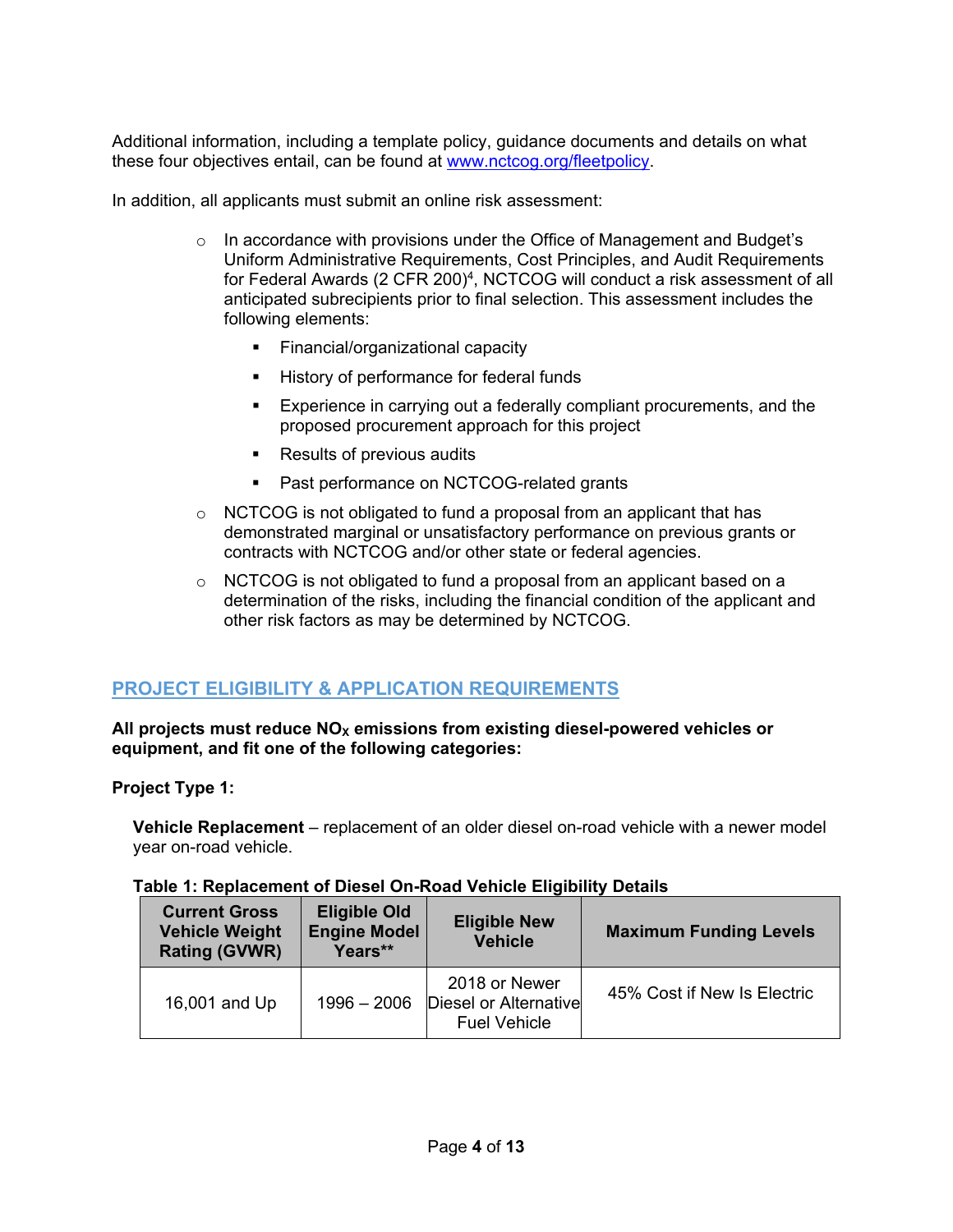| 1996 - 2009 | 2018 or Newer Zero<br><b>Emission Vehicle</b> | 35% Cost if New is Powered by<br>Engine Certified to CARB*<br>optional Low-NO <sub>x</sub> Standards |
|-------------|-----------------------------------------------|------------------------------------------------------------------------------------------------------|
|             |                                               | 25% Cost for All Others                                                                              |

*\*CARB=California Air Resources Board; a list of currently available engines certified to CARB Low-NOX standards are available at:*

*[https://ww2.arb.ca.gov/sites/default/files/classic//msprog/onroad/optionnox/optional\\_low\\_nox\\_certified](https://ww2.arb.ca.gov/sites/default/files/classic/msprog/onroad/optionnox/optional_low_nox_certified_hd_engines.pdf) [\\_hd\\_engines.pdf](https://ww2.arb.ca.gov/sites/default/files/classic/msprog/onroad/optionnox/optional_low_nox_certified_hd_engines.pdf)*

*\*\*1995 engine model years eligible on case-by-case basis*

#### **Project Type 2:**

**Non-Road Equipment Replacement** – replacement of an older diesel non-road equipment that operates 500 or more hours per year, with a newer model year non-road equipment. Non-road equipment includes vocations such as construction, agriculture, and industrial uses and manufacturers such as Caterpillar, Volvo, John Deere, Komatsu, New Holland, etc. Eligible equipment includes items such as tractors, backhoes, graders, and other heavy equipment used off-road.

| <b>Current</b>                     | <b>Eligible Old</b>                    | <b>Engine Model Year 2018 or</b><br><b>Newer</b>                  |                                                             | <b>Maximum</b>                                                       |
|------------------------------------|----------------------------------------|-------------------------------------------------------------------|-------------------------------------------------------------|----------------------------------------------------------------------|
| <b>Engine</b><br><b>Horsepower</b> | <b>Engine Model</b><br>Year and Tier** | <b>Eligible New</b><br><b>Compression</b><br><b>Ignition Tier</b> | <b>Eligible New</b><br><b>Spark</b><br><b>Ignition Tier</b> | <b>Funding Levels</b>                                                |
| $0 - 50$                           | 2006 and Newer;<br>Unregulated - Tier  | Tier 4 final or<br>All-Electric                                   | Tier 2                                                      | 45% Cost if New<br><b>Is Electric</b>                                |
| $51 - 300$                         | 1996 and Newer;<br>Tier $0 -$ Tier 2   | Tier 3, 4 interim,<br>Tier 4 final or<br>All-Electric             |                                                             | 35% Cost if New<br>is Powered by                                     |
| $51 - 300$                         | 1996 and Newer;<br>Tier 3              | Tier 4 final or<br><b>All-Electric</b>                            |                                                             | <b>Engine Certified</b><br>to CARB*                                  |
| $301+$                             | 1986 and Newer;<br>Tier $0 -$ Tier 2   | Tier 3, 4 interim,<br>Tier 4 final or<br>All-Electric             |                                                             | optional Low-NO <sub>x</sub><br><b>Standards</b><br>25% Cost for All |
| $301+$                             | 1986 and Newer;<br>Tier 3              | Tier 4 final or<br>All-Electric                                   |                                                             | <b>Others</b>                                                        |

**Table 2: Replacement of Diesel Non-Road Vehicle and Equipment Eligibility Details**

*\*CARB=California Air Resources Board; a list of currently available engines certified to CARB Low-NOX standards are available at:* 

*[https://ww2.arb.ca.gov/sites/default/files/classic//msprog/onroad/optionnox/optional\\_low\\_nox\\_certified](https://ww2.arb.ca.gov/sites/default/files/classic/msprog/onroad/optionnox/optional_low_nox_certified_hd_engines.pdf) [\\_hd\\_engines.pdf](https://ww2.arb.ca.gov/sites/default/files/classic/msprog/onroad/optionnox/optional_low_nox_certified_hd_engines.pdf)* 

*\*\*1985, 1995, and 2005 engine model years eligible on case-by-case basis*

The following requirements will apply to all grant recipients under this program. NCTCOG reserves the right to withhold grant payment or request return of funds if these requirements are not met and/or not sufficiently documented. Potential applicants should consider these conditions carefully when evaluating whether to submit a grant application.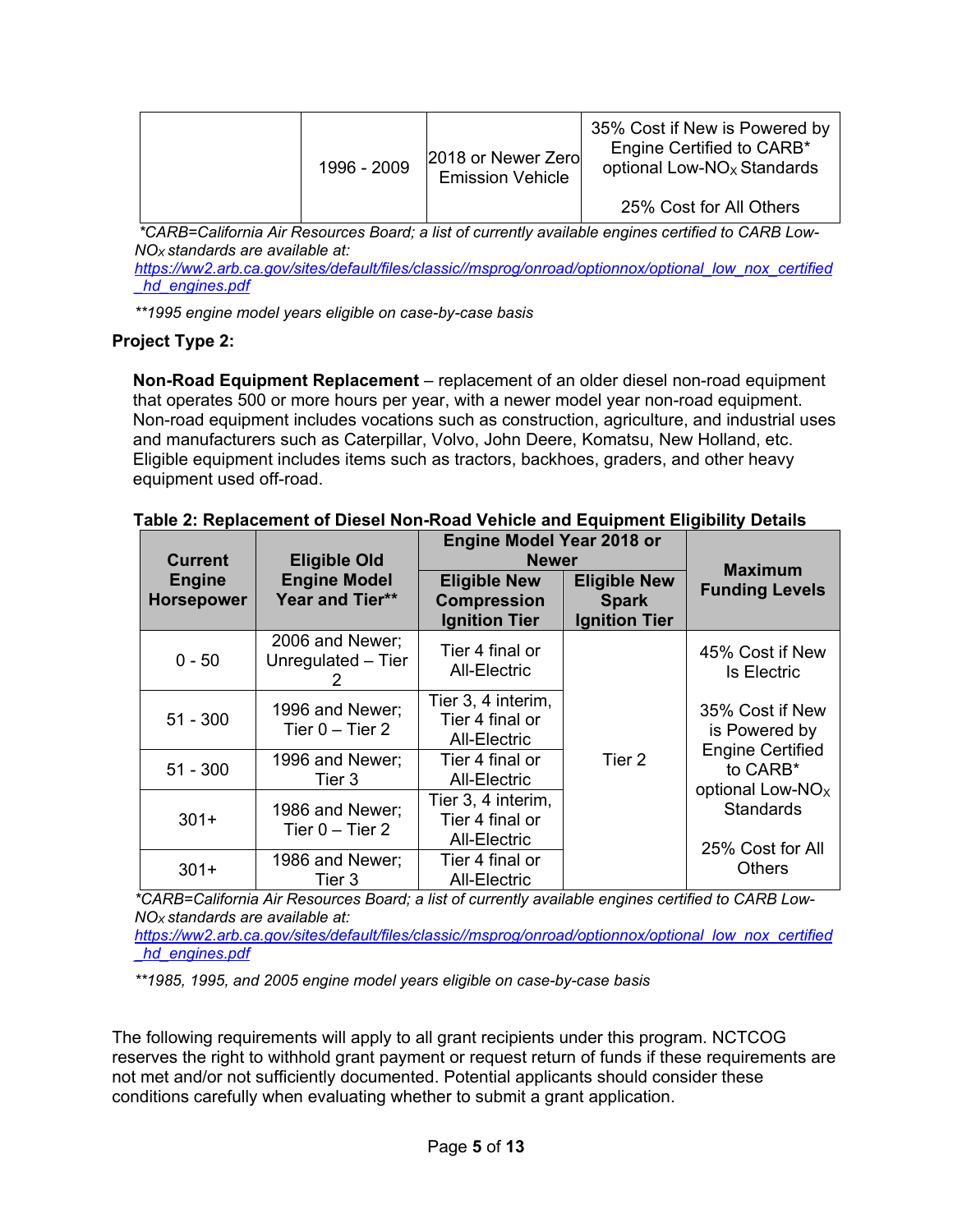#### **New Equipment for Replacement:**

- New vehicles/equipment must perform the same function, be of the same type, and have a similar gross vehicle weight rating (GVWR) or horsepower as the vehicles/equipment being replaced. Specific advance approval must be obtained from NCTCOG if:
	- $\circ$  For on-road vehicles, the GVWR does not stay within 10 percent of the engine's intended service class.
	- $\circ$  For non-road equipment, the horsepower does not stay within 25 percent of the old engine.
- New vehicles/equipment must remain operational in the DFW ozone nonattainment area for at least six years.
- Funding will not be awarded to replacement projects that would have occurred within three years of the project start date based on normal fleet turnover (attrition) as defined in the equipment or fleet owner's budget plan, operating plan, standard procedures, or retirement schedule. Normal attrition does not include replacements that must occur due to a State or Local mandate. Replacement projects must include a detailed discussion of the fleet owner's normal attrition schedule and must explain how the proposed emission reductions are above and beyond what would have occurred through normal fleet turnover within three years of the project start date.

#### **Cost Eligibility:**

#### **Eligible Costs**

- Limited to purchase costs of new equipment.
- Applicants must notify NCTCOG of the value of any existing financial incentives that directly reduce the cost of the proposed activity, including tax credits or deductions, other grants, anticipated scrap value, or any other financial assistance, to allow for accurate calculation of incremental cost.
- The applicant's required cost share (non-federal share) is the percent of total replacement project cost not reimbursed by the grant award.
- Any funds received for scrapped vehicle/equipment will be treated as program income, which will be recorded as part of the applicant's required cost share.

#### **Ineligible Costs**

- Administrative costs and other internal costs of the grant recipient including, but not limited to, personnel expenses, internal salaries, indirect costs, travel, and fees associated with cooperative procurement organizations (e.g. BuyBoard, Sourcewell) or financing.
- Fees for a third-party consultant or dealer hired to coordinate the application or manage and administer grant-funded activities, including coordination of the work and submission of reports and paperwork. This restriction is not intended to limit the ability of the equipment supplier or installer to include reasonable and necessary costs for managing the work to be performed in the price of the engine, equipment, or installation services. Per the Uniform Grant Management Standards, the cost-plus-percentage-of-cost method of contracting for professional services shall not be used.

#### **Price Quote:**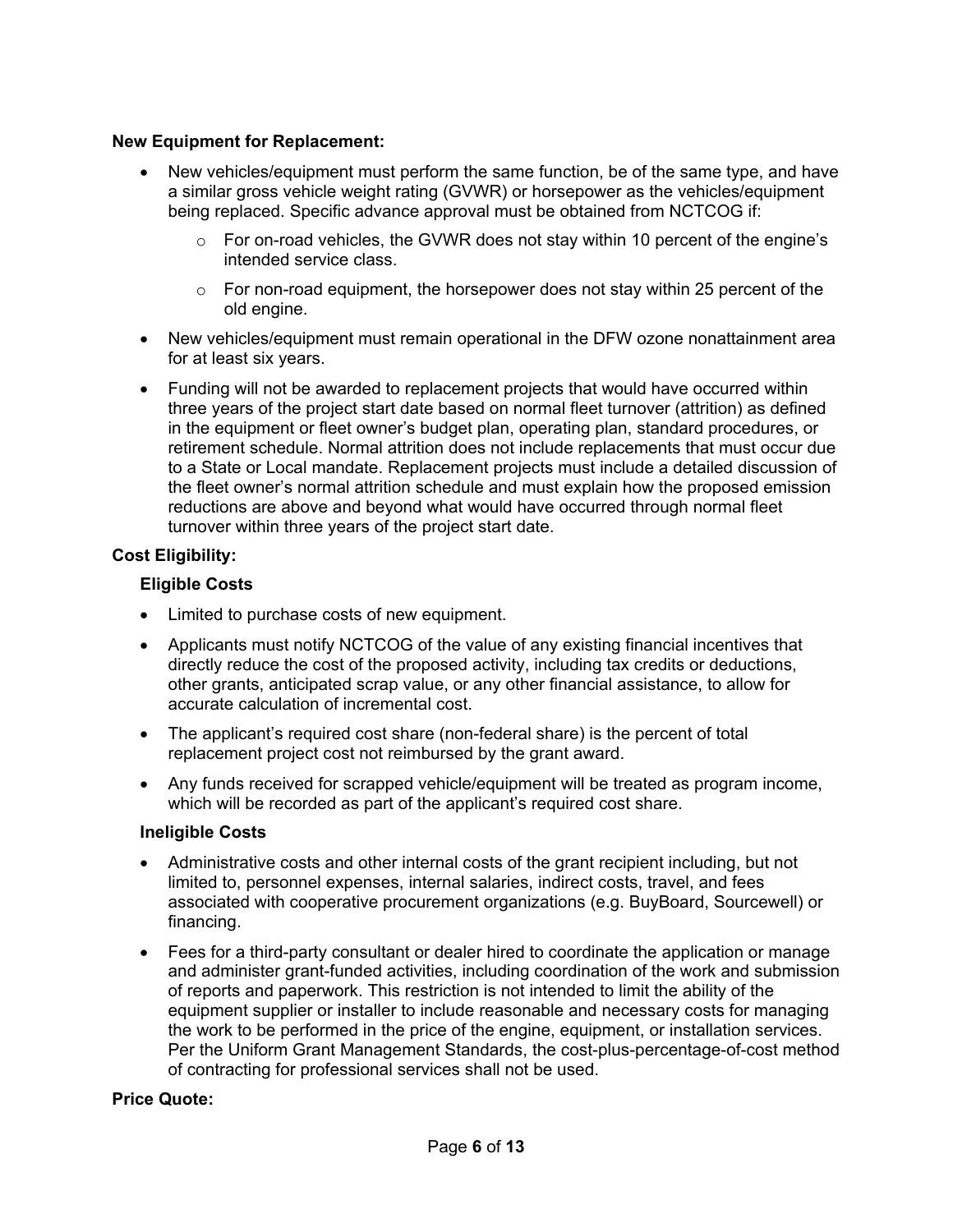• As part of the application, Applicants must attach at least one price quote for each project type, that will be the basis for determining the maximum grant award amount based on applicable funding thresholds. Applicants are advised to consult multiple sources to ensure that estimated costs are as accurate and realistic as possible. Awarded applicants will be required to abide by procurement procedures that are consistent with federal funding requirements as described in the next section.

### **Property Management Requirements:**

• Grant recipients must utilize and maintain grant-funded vehicles/equipment in a manner consistent with the goals and objectives of these Guidelines and federal property management requirements in 2 CFR 200.313. This means that grant recipients must maintain grant-funded vehicles/equipment in good working order and operate them in a manner consistent with the grant until the fair market value is \$5,000 dollars or less, or as long as needed, whether or not the program or project continues to be supported by the Federal award. The grant recipient must contact NCTCOG for further instructions regarding disposition. If, at the end of the Activity Life, the grant-funded vehicle/equipment retains value to NCTCOG or NCTCOG's funding agency, and the vehicle/equipment is no longer used for the purposes outlined in the grant, the grant recipient may sell and use the proceeds to replace like for like. Vehicles/equipment may not be sold, scrapped or otherwise disposed of until written approval is received from NCTCOG. Sale, scrap or other disposal without NCTCOG approval or when fair-market value exceeds \$5,000, could result in a partial return of grant funding.

#### **DUNS & SAM Number:**

• Applicants are required to provide a Dun and Bradstreet (D&B) Data Universal Numbering System (DUNS) number, and a current registration with the System for Award Management (SAM). Applicants can receive a DUNS number at no cost by calling the toll-free DUNS Number request line at 1-866-705-5711, or visiting the D&B Website at [www.dnb.com/us/.](http://www.dnb.com/us/) Applicants can receive free SAM registration at [www.SAM.gov.](http://www.sam.gov/) If a DUNS number or SAM has not yet been assigned, please include the date the applicant requested a number.

#### **Emissions Credit:**

• Applicant must surrender all emissions reductions to NCTCOG to meet air quality requirements and goals. The recipient may not utilize emissions reductions to satisfy other air quality commitments unless otherwise agreed to by NCTCOG.

#### **Voluntary Reductions:**

• Projects must be voluntary in nature and not required by any local, state, or federal law, rule, regulation, memorandum of agreement, or other legally binding document.

#### **Disadvantaged Business Enterprise (DBE) Participation:**

• Applicants are encouraged to take all necessary affirmative steps to assure that Minority-owned Business Enterprises (MBE), Women-owned Business Enterprises (WBE), Historically Underutilized Business (HUB), Small Business Enterprise (SBE), and Labor Surplus Area Firms (LSAF) are used as part of this program when possible. As part of the EPA Clean Diesel Funding Assistance Program, NCTCOG has the following DBE/MBE/WBE Fair Share Objectives and Goals:

> MBE: 7.34% Construction; 19.37% Supplies; 12.98% Services; and 19.57% Equipment WBE: 10.60% Construction; 14.15% Supplies; 23.70% Services; and 19.64% Equipment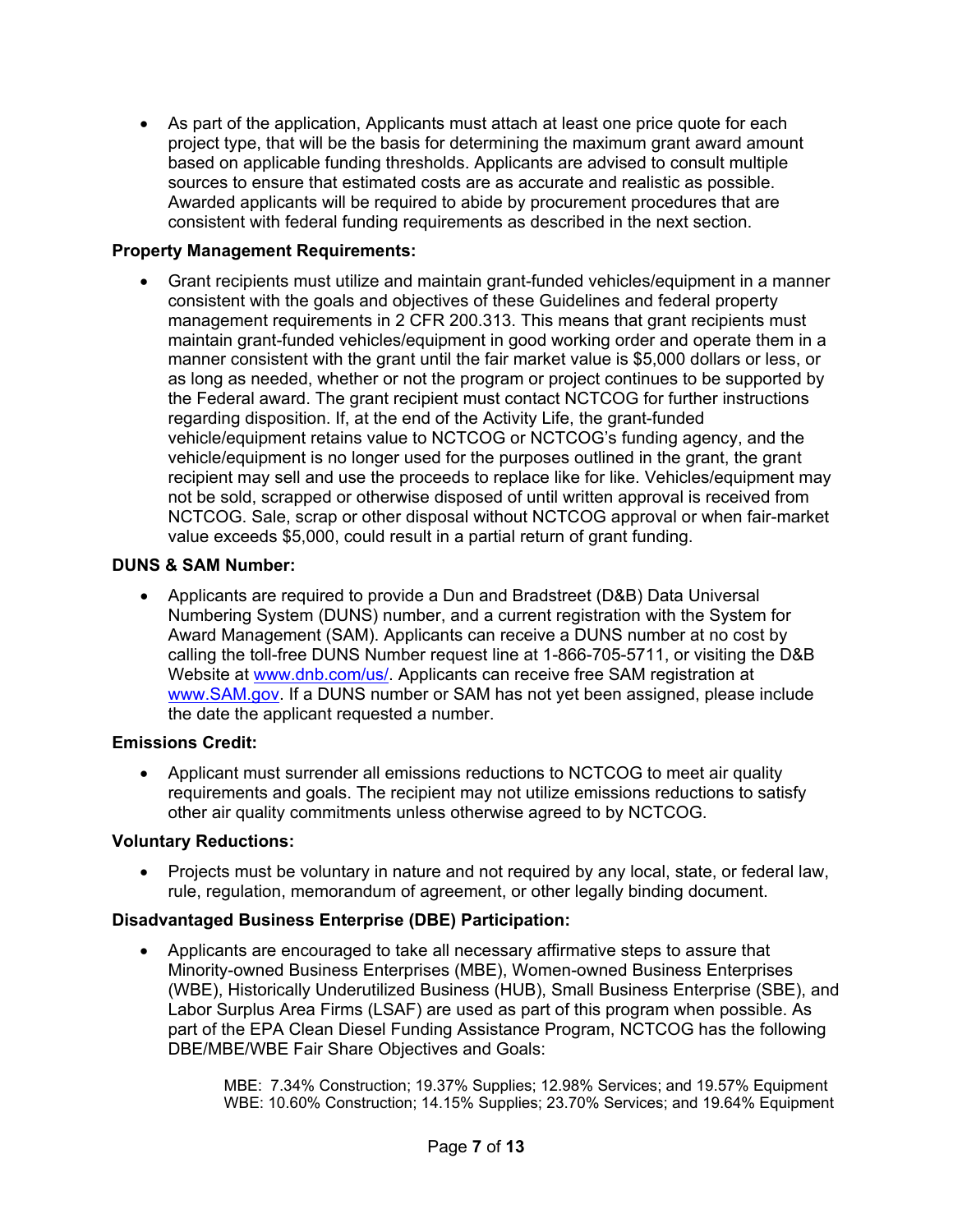NCTCOG suggests that applicants take the following affirmative steps to assure DBE participation:

- a) Assure that DBEs are solicited whenever they are potential sources.
- b) Establish delivery schedules, where the requirement permits, which encourage participation by DBEs.
- c) Require any applicant contractors to take these affirmative steps.

If a City does not utilize a cooperative, additional language regarding Minority/Women's/Disadvantaged Business Enterprise Goals may be needed in solicitation documents to ensure compliance.

# <span id="page-7-0"></span>**APPLICATION PROCESS**

Application forms are available through [www.nctcog.org/aqfunding;](http://www.nctcog.org/aqfunding) click the "Clean Fleets North Texas 2020 Call for Projects" link. Applications must include original signatures from the applicant's Authorized Official on the certification statements in Part 4 of the application. As part of applying, applicants must also complete a Risk Assessment, which is available at: [https://www.surveymonkey.com/r/7BCSTYK.](https://www.surveymonkey.com/r/7BCSTYK)

The first application deadline is 5:00 p.m., Friday January 8, 2021, with application deadlines continuing every three months until all funds are awarded or until the final application deadline of April 8, 2021 October 8, 2021, is reached.

**Submit a hard-copy Application and all needed attachments by 5 p.m. on the deadline date.** Applications received after that time will be considered with applications submitted for the next application deadline. Applications received after 5:00 p.m. on the final deadline will not be considered and will be returned unopened. **This hard copy submittal with original "wet" signatures will count as the official submittal and must be mailed or delivered to the following address by 5 p.m. Central Time on the appropriate deadline:**

> **North Central Texas Council of Governments Transportation Department Clean Fleets North Texas 2020 Call for Projects Attention: AQ Grants 616 Six Flags Drive Arlington, TX 76011**

**In addition to the hard copy submittal, NCTCOG requires an electronic submission of the Application (in Excel format) and all needed attachments to [aqgrants@nctcog.org](mailto:aqgrants@nctcog.org)**. Electronic-only submissions will **not** be evaluated.

Applications for the Clean Fleets North Texas 2020 Call for Projects will be accepted on a modified first-come, first-served basis. **Hard copy applications received "in hand" by 5 p.m. every three months beginning Friday, January 8, 2021, will be considered competitively with applications received since the preceding deadline. Evaluation will be based on the selection criteria outlined on page 9.** Mailed applications which are postmarked by this time but have not yet been received are not considered "in hand." Applications must be in a sealed envelope with a return address on the outside. Faxed applications will not be accepted.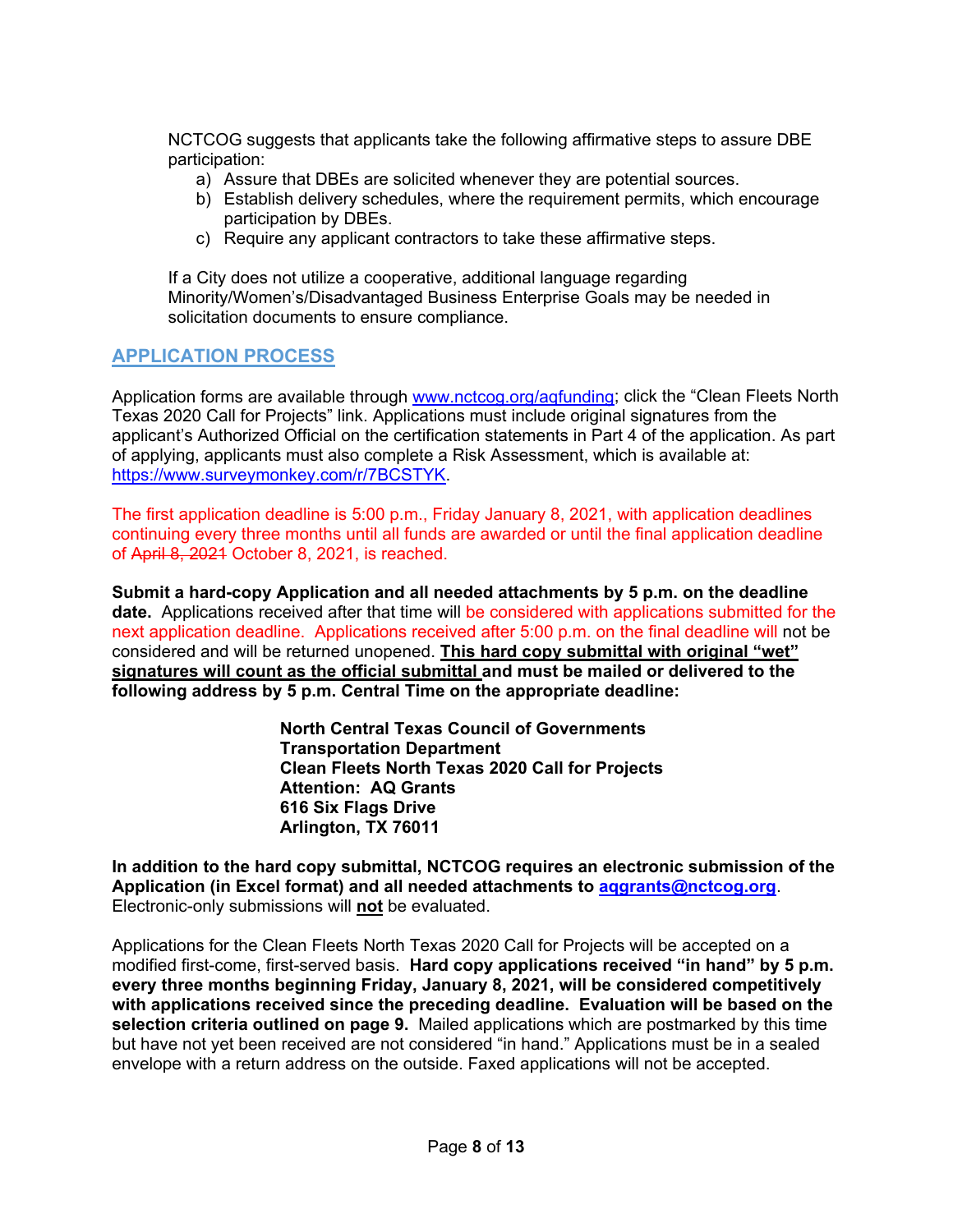Applicants are encouraged to submit in advance of the submission deadline to allow staff time to review for completeness.

- Steps to Apply: All the items listed below must be "in hand" by the application deadline for a project to be deemed complete.
	- □ Submit Online Risk Assessment (including any required attachments)
	- □ Application Form (including Part 1, Part 2, Part 3, and Part 4)
	- $\Box$  Price Quote (at least one price quote for each project type)
	- □ Signed Copy of Clean Fleet Policy (if not already on file with NCTCOG)
	- □ Fleet Attrition Schedule or Policy
	- $\Box$  Statement on letterhead explaining how the proposed emission reductions for each activity in the project are above and beyond what would have occurred through normal fleet turnover within three years of the project start date.

## **Use of Consultants:**

Private consultants may be available to assist in completing and submitting an application. These consultants do not represent NCTCOG, and NCTCOG neither encourages nor discourages the use of a consultant to assist with the application process. NCTCOG has no agreement with any consultant and applications submitted by a particular consultant will not receive any more favorable treatment than other applications. Fees charged by a consultant are the responsibility of the applicant and may not be charged to the grant, either directly or as an addition to the cost basis of the grant-funded equipment. Moreover, NCTCOG staff are available to field application questions as needed.

# <span id="page-8-0"></span>**SELECTION CRITERIA**

NCTCOG will evaluate submitted applications based upon a competitive process using the following criteria:

- **Quantitative Analysis: Cost Effectiveness (75% of total project score)**
	- $\circ$  Cost per ton of NO<sub>x</sub> reduced in the ten-county ozone nonattainment area per year.
- **Qualitative Analysis: Subrecipient Oversight Criteria (25% of total project score)**
	- o The project's emissions benefits will be compared to NCTCOG's burden to administer the project.

NCTCOG may base funding decisions on factors associated with best achieving the purpose of the CFP and is not obligated to select a project for funding. Additionally, NCTCOG may select parts of an application for funding or offer to fund less than the amount requested in an application.

# <span id="page-8-1"></span>**GRANT ADMINISTRATION & PROJECT IMPLEMENTATION REQUIREMENTS**

NCTCOG will notify all applicants whether the project has been awarded and, if so, grant amounts awarded. The notification will be sent to all points of contact identified on the grant application. *This notification is not authorization to begin work.* Entities selected to receive grant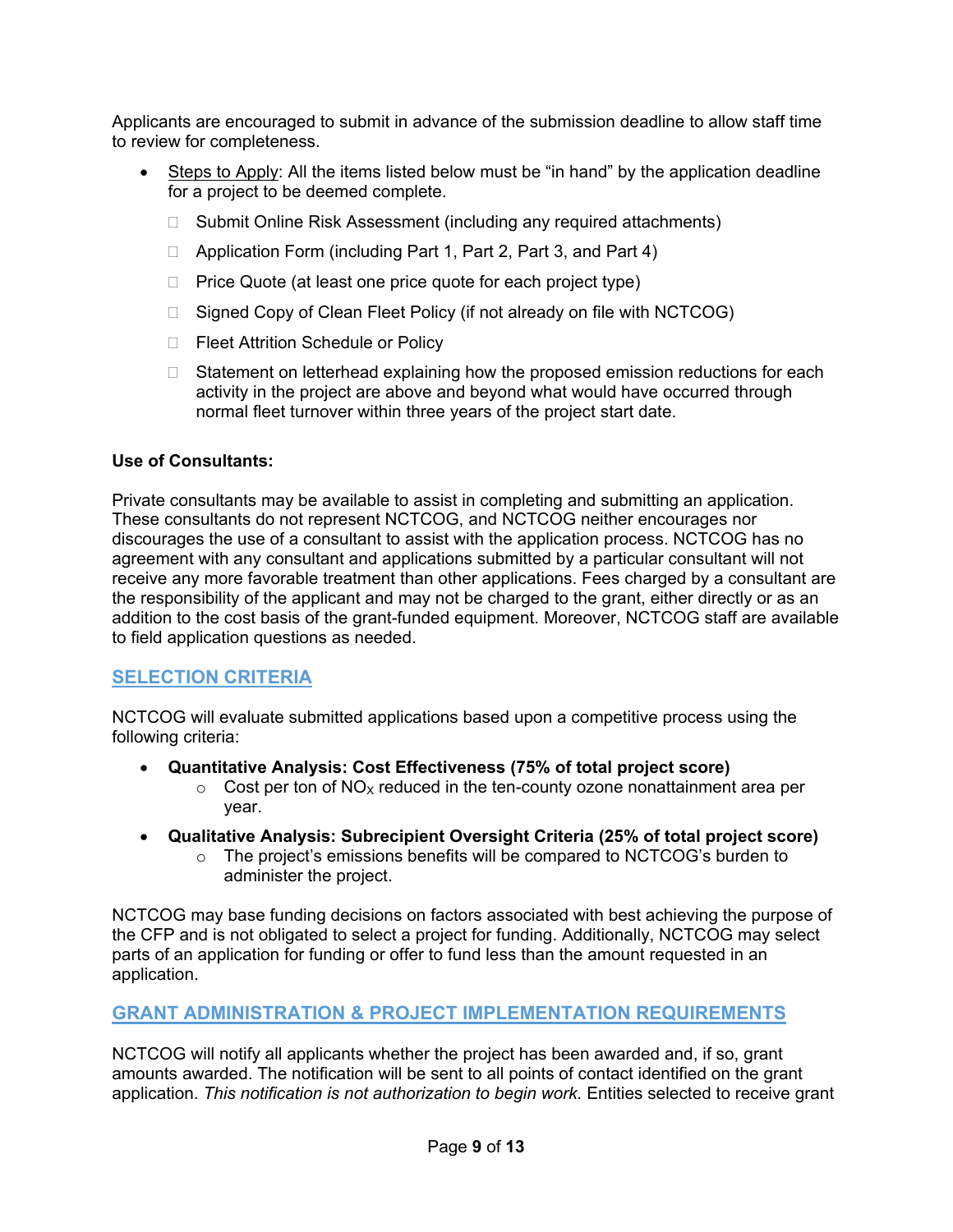funding will be required to execute an agreement with NCTCOG in order to formally accept grant funding.

Applicants who receive a grant award will be required to meet with NCTCOG staff prior to implementing their project to explain all grant expectations. If awarded, the steps to implement generally are as follows:

#### **Step 1: Sign Agreement with NCTCOG**

• No grant activities may begin until after the agreement between NCTCOG and the grant recipient is fully executed. "Grant activities" in this case includes vendor selection or placement of vehicle/equipment purchase orders. **All activities must be on hold until execution of a grant agreement and procurement review and approval by NCTCOG.**

#### **Step 2: Conduct a Federally Compliant Procurement**

- **NCTCOG must approve the recipient's planned procurement process prior to the subrecipient placing purchase orders or otherwise proceeding with any procurement steps.**
- Grant recipients are required to comply with federal procurement requirements regarding fair and open competition when making purchases. These requirements also impact the process through which a purchase can be made. Applicants should review NCTCOG's Subgrantee Procurement Procedures document, which is available at [www.nctcog.org/aqfunding/forms,](http://www.nctcog.org/aqfunding/forms) to ensure understanding of these requirements. In summary, these procedures require that awardees:
	- $\circ$  Maintain a written code of conduct related to contract award and administration;
	- $\circ$  Maintain a contract administration system to ensure vendors and contractors perform according to the terms;
	- $\circ$  Conduct procurement transactions in an open, fair and competitive manner; and
	- o Maintain written procurement procedures.
- The Third-Party Procurement Procedures provide guidance on the requirements for each type of procurement by dollar threshold. Projects under this proposal will fall under one of the following procurement methods:
	- $\circ$  Purchases under \$150,000: must obtain at least two competitive written quotes
	- $\circ$  Purchases over \$150,000: must follow requirements for one of the following:
		- **Publicly Advertised Sealed Bid Process**
		- Publicly Advertised Competitive Proposal Process
	- $\circ$  Public sector entities may make purchases through federally compliant governmental cooperative purchasing programs
- **Applicants are strongly encouraged to purchase vehicles and equipment through a federally compliant cooperative purchasing program.** To-date, NCTCOG has reviewed several cooperative purchasing contracts and determined that certain contracts on BuyBoard and Sourcewell (formerly NJPA) purchasing cooperatives do meet federal requirements. However, this does not mean every contract under the aforementioned cooperatives have been approved for use and each individual contract must be reviewed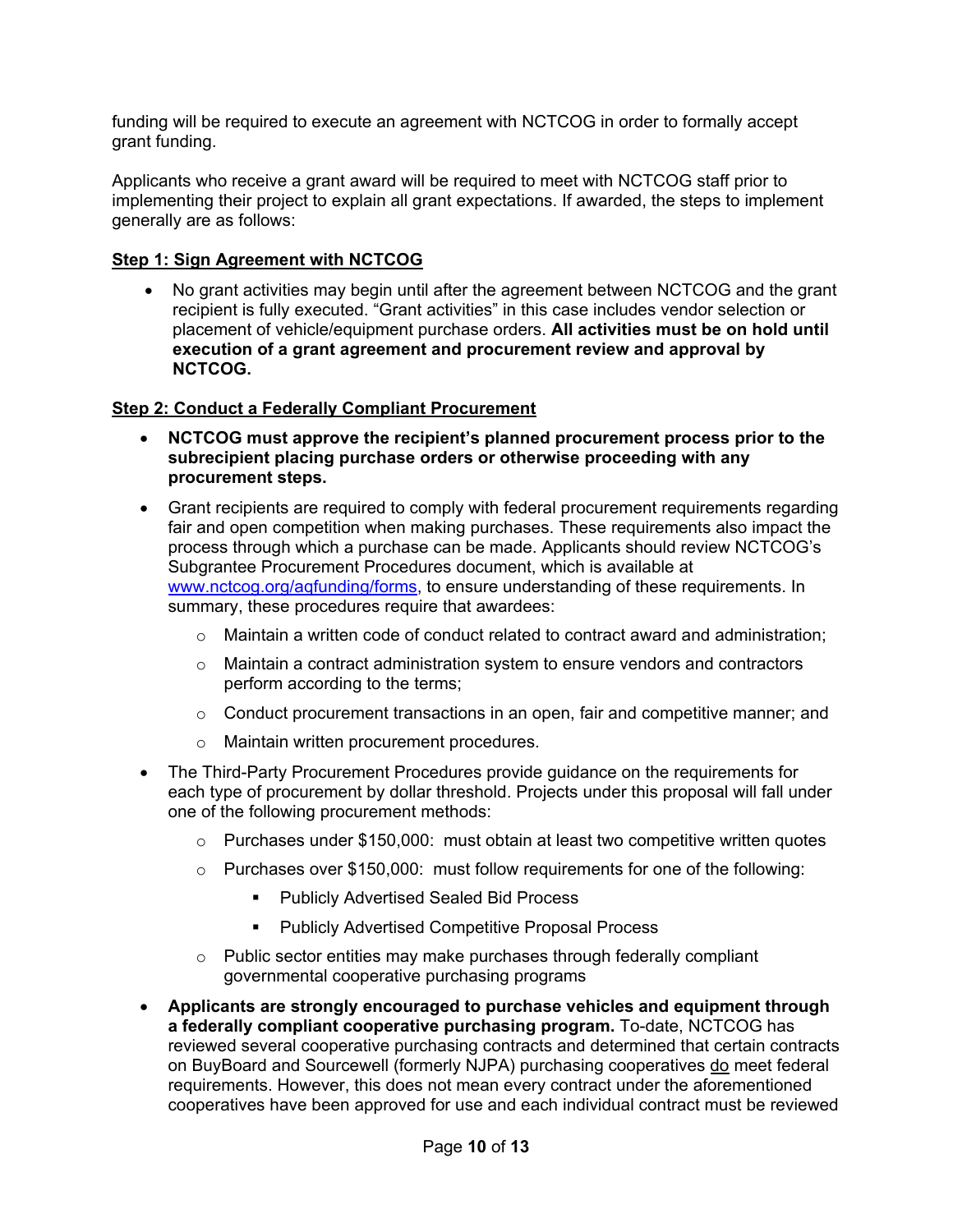by NCTCOG. If no cooperative is available, applicant must provide their plan to have a federally compliant procurement.

• If the recipient chooses to follow a Request for Proposals process, NCTCOG must review and approve the Request for Proposals and proposed advertisements prior to the Request for Proposals being issued to ensure that federal and state terms and conditions are properly incorporated.

NCTCOG uses a Third-Party Procurement Review Checklist to determine whether awardees have complied with the procurement requirements. NCTCOG staff is available to assist awarded applicants with any questions. Applicants are encouraged to review these procedures carefully prior to applying

## **Step 3: Complete Purchases in Accordance with Agreement and Scope Requirements**

- Grant recipients will be required to grant NCTCOG a security interest in any grantfunded vehicle/equipment and document fulfillment of this requirement prior to reimbursement being issued. The security interest may consist of:
	- $\circ$  For on-road vehicles: listing NCTCOG as the first lienholder on vehicle titles.
	- o For non-road equipment: filing a Uniform Commercial Code -1 (UCC-1) financing statement or a performance bond that identifies NCTCOG as having an interest.
- NCTCOG shall relinquish such security interest when all federal interest in the grantfunded vehicles/equipment is fulfilled (generally, this occurs when fair market value falls below \$5,000).

## **Step 4: Submit for Reimbursement**

- Grants will be made on a reimbursement basis for eligible expenses incurred and paid by the grant recipient. A cost may not be considered incurred until the grant-funded vehicle/equipment has been paid for by the grant recipient. Requests for reimbursement shall include documentation to show that the vehicle/equipment has been received, expenses paid by the grant recipient, and proper vehicle/equipment disposition has occurred. **All eligible expenses must be paid in full (not financed, etc.) in order to be reimbursed.** Reimbursement request forms are available at [www.nctcog.org/aqfunding/forms.asp.](http://www.nctcog.org/aqfunding/forms.asp)
- Applicants must notify NCTCOG of the value of any existing financial incentives that directly reduce the cost of the proposed activity, including tax credits or deductions, other grants, anticipated scrap value, or any other public financial assistance, to allow for accurate calculation of incremental cost.
- Applicants must identify expected local match sources, which must fund at least 75, 65 or 55 percent of total replacement project cost (non-federal share) depending on type of replacement vehicle/equipment. Matching funds should be sourced from cash in-hand. **Applicants intending to use match other than cash in-hand should contact NCTCOG staff to discuss prior to applying.** Matching funds must not already be tied to emission reduction commitments (i.e. funding from the Texas Emissions Reduction Plan may not be used as matching funds).

## **Step 5: Disposition**

• All vehicles/equipment being replaced must be rendered permanently disabled. Disabling the engine requires cutting, drilling, or punching a three inch by three inch  $(3" \times$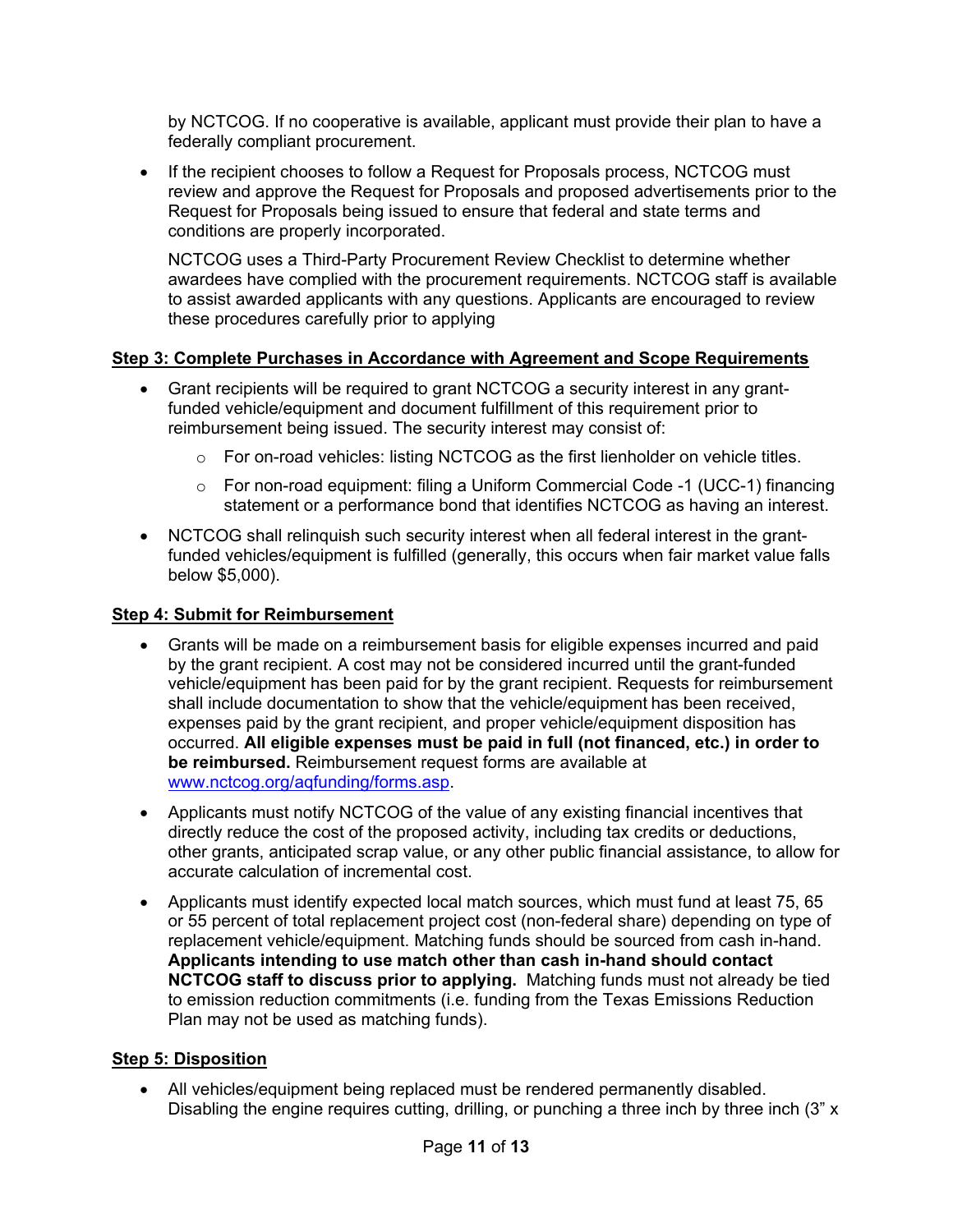3") hole in the engine block. Disabling the chassis consists of cutting completely through the frame/frame rails on each side of the vehicle/equipment at a point located between the front and rear axles. Both the engine and chassis of each vehicle/equipment must be disabled for each replacement activity.

- Grant recipients must apply for a non-repairable vehicle title in advance of completing disposition.
- NCTCOG staff must be present to witness vehicle/equipment and engine destruction and to take the required photos. NCTCOG will schedule the destruction in coordination with grant recipients to ensure staff attendance.
- Documentation of vehicle/equipment disposition will be completed by NCTCOG and will include a standard form identifying the destroyed vehicle/equipment and a standard set of photos. NCTCOG will facilitate completion of this documentation through the destruction site visit.
- Alternative disabling methods and associated documentation must be approved by NCTCOG in advance on a case by case basis.
- Any funds received for scrapped vehicle/equipment will be treated as program income, which will be recorded as part of the applicant's required cost share. Applicants will be required to report scrap revenue when requesting reimbursement for implemented activities. Because the scrap revenue is applied as part of the recipient's cost share, the amount of program income does not reduce the amount of grant reimbursement. Grant recipients can choose whether or not to retain possession of the destroyed vehicle/equipment and have the option to not receive any scrap revenue for the destroyed vehicle/equipment. If the grant recipient chooses to retain possession of the destroyed vehicle/equipment and no scrap revenue was reported at the time of the request for reimbursement, the grant recipient may not sell the destroyed vehicle/equipment for scrap for the duration of the grant agreement with NCTCOG.
- Scrapped equipment and vehicle components may be salvaged from the unit being replaced (e.g. seats, tires, etc.). If scrapped or salvaged vehicles, equipment, or parts are to be sold, program income requirements apply.
- While NCTCOG does not endorse nor recommend any particular facilities, the Texas Commission on Environmental Quality maintains a list of dismantler and recycler facilities that participate in the AirCheckTexas Drive a Clean Machine program at [www.nctcog.org/nctcg/media/Transportation/DocsMaps/Quality/Air/AuthorizedDismantler](http://www.nctcog.org/nctcg/media/Transportation/DocsMaps/Quality/Air/AuthorizedDismantlers.pdf) [s.pdf.](http://www.nctcog.org/nctcg/media/Transportation/DocsMaps/Quality/Air/AuthorizedDismantlers.pdf) This list may be a useful reference for locating facilities who can ensure compliance with this grant program's requirements.

## **Step 6: Reporting and Vehicle/Equipment Use**

- **Project Status Report**: Grant recipients must submit reports regarding project status on a monthly basis until final reimbursement is issued.
- **Annual Asset Management Reporting:** Grants recipients will be required to submit annual reports until property management requirements are fulfilled. This report will also ensure compliance with 2 CFR 200.313. Required reporting will include, but is not limited to, the following information for each activity:
	- o Hours/Mileage
	- o Asset Condition